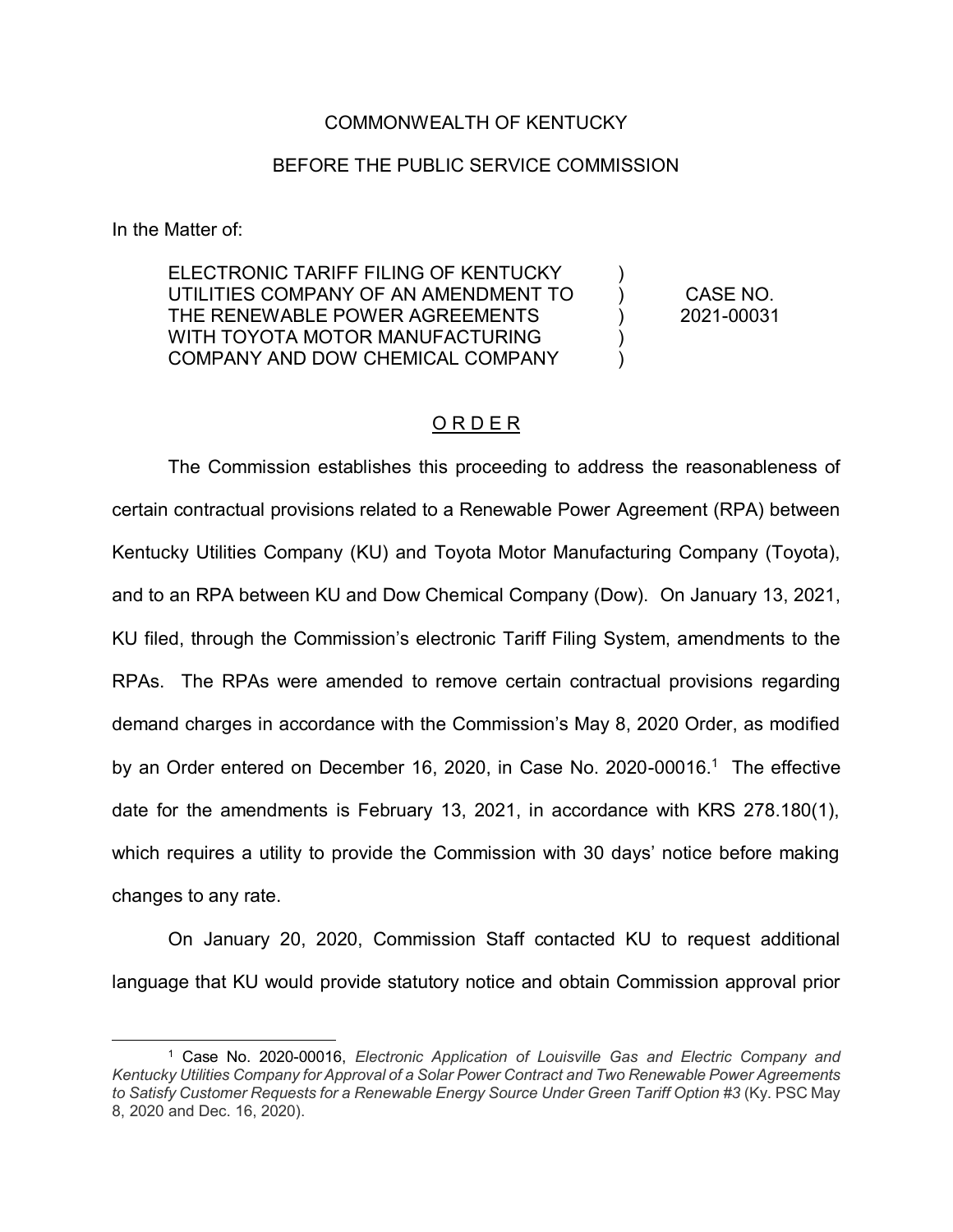to re-instating the removed contractual provisions if there were a change in laws or a subsequent order of the Commission regarding the treatment of demand charges. In response, KU filed a letter on January 22, 2021, stating that it will not restore the contractual provisions related to the treatment of demand charges unless KU provides notice and obtains Commission approval of the new contractual provisions. A copy of the letter and correspondence by Commission Staff is attached as an Appendix to this Order.

Having reviewed the Amendments and January 22, 2021 letter, the Commission finds that the amendments to the RPAs, and the written agreement not to restore the contractual provisions related to demand charges without notice to and approval granted by the Commission, are reasonable, and should be approved with an effective date of February 13, 2021.

The Commission further finds that this matter should be closed and removed from the Commission's docket.

IT IS THEREFORE ORDERED that:

1. This proceeding is established to investigate the reasonableness of the amendments to RPAs between KU and Toyota, and between KU and Dow.

2. The amendments to the RPAs between KU and Toyota, and between KU and Dow, with the written agreement by KU not to restore the contractual provisions related to demand charges without notice to and approval granted by the Commission, are approved effective February 13, 2021.

3. The proceeding is now closed and removed from the Commission's docket.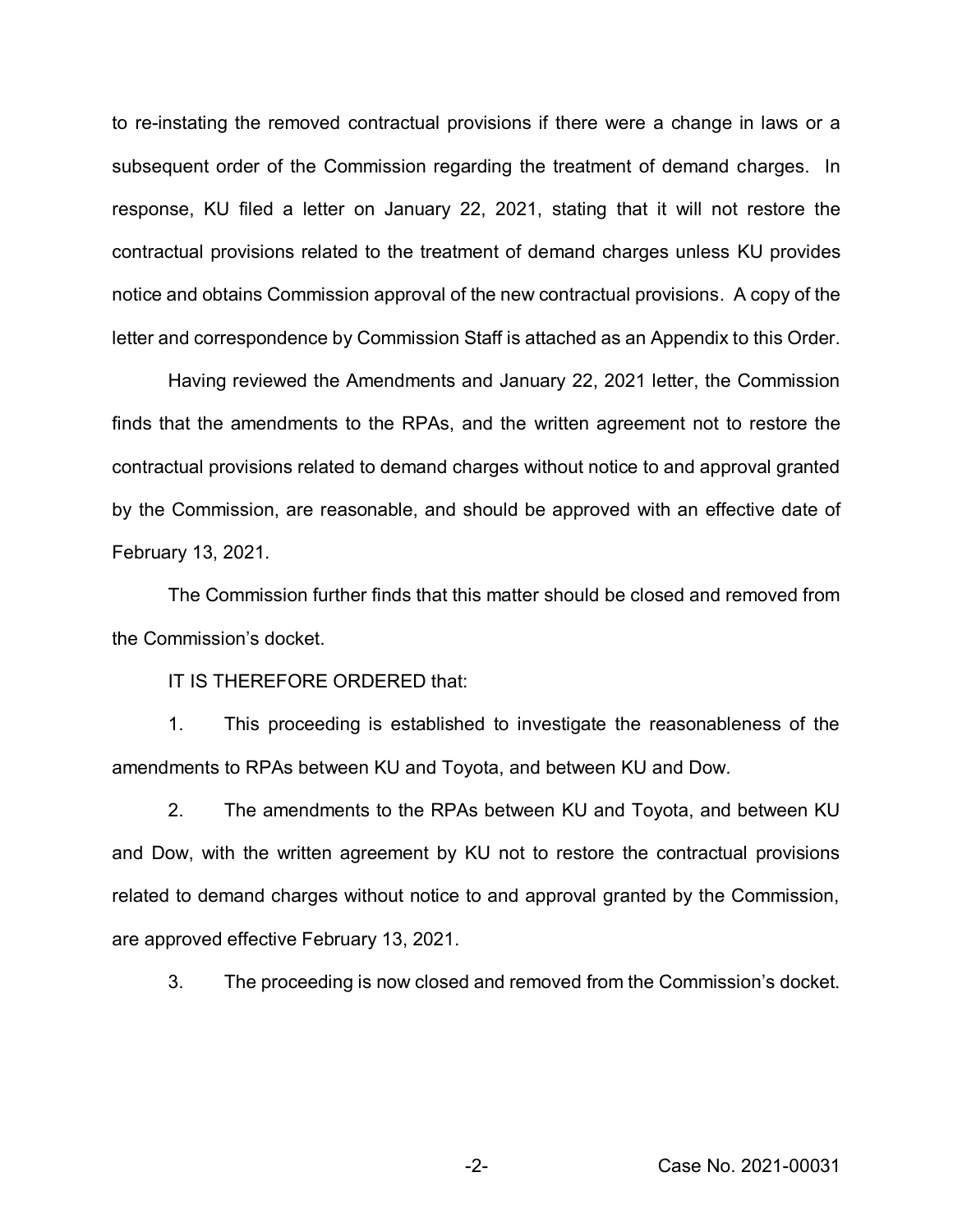By the Commission



ATTEST:

 $^{\prime}$  Sidwell

Executive Director

Case No. 2021-00031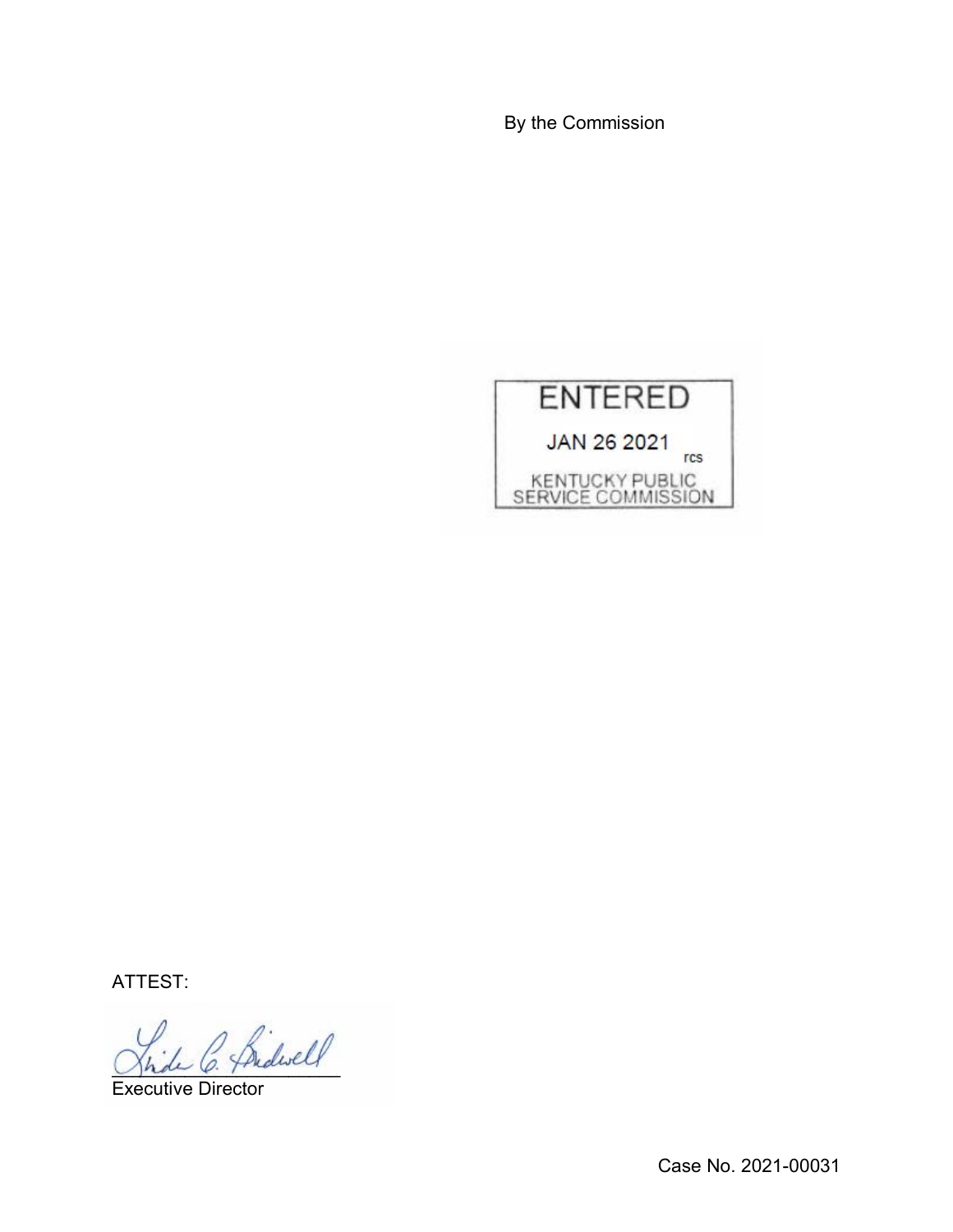## APPENDIX

## APPENDIX TO AN ORDER OF THE KENTUCKY PUBLIC SERVICE COMMISSION IN CASE NO. 2021-00031 DATED JAN 26 2021

# [FOUR PAGES TO FOLLOW]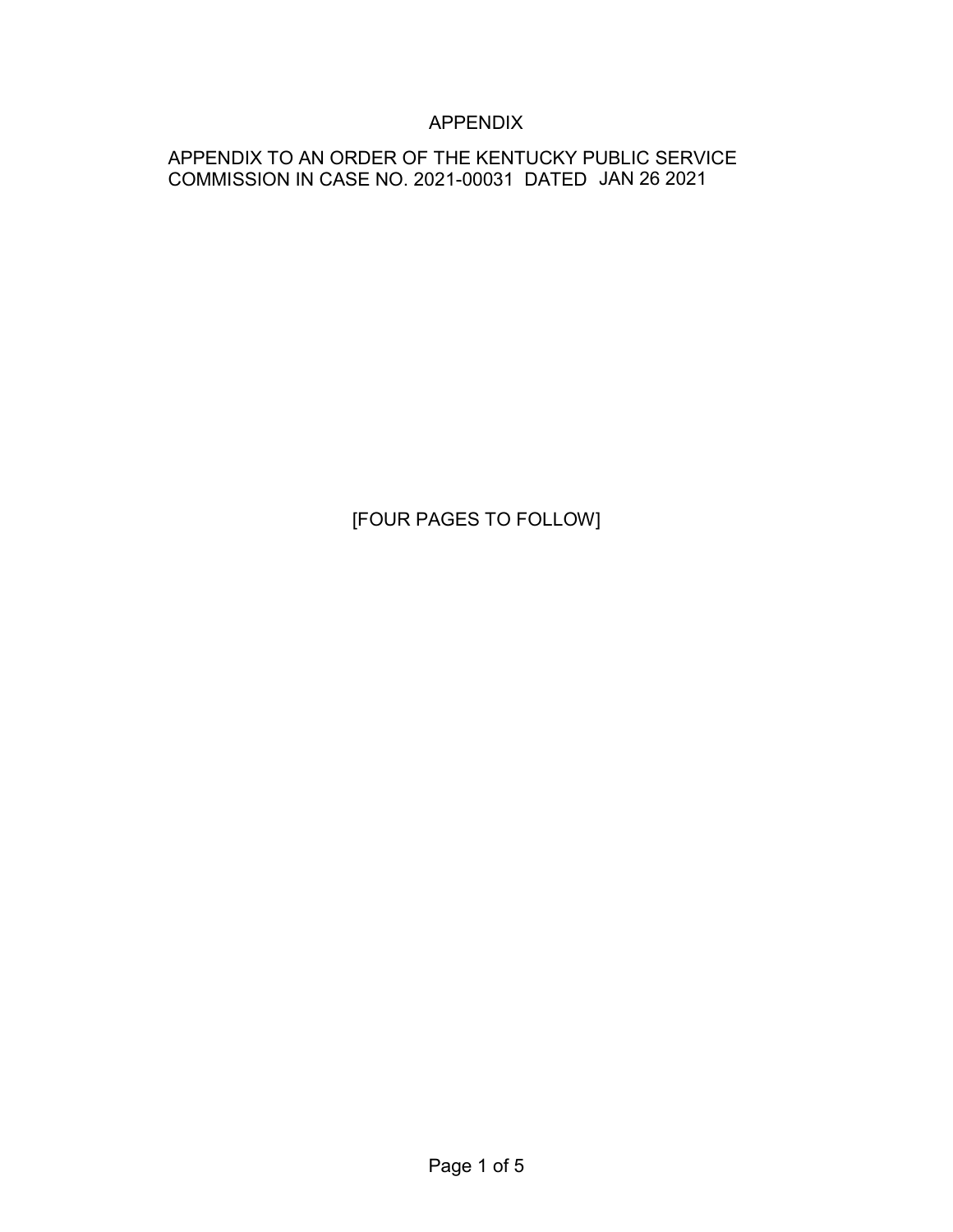

## *VIA ELECTRONIC FILING*

Ms. Linda Bridwell Executive Director Kentucky Public Service Commission 211 Sower Boulevard Frankfort, Kentucky 40601-8294

January 22, 2021

## **Re: Electronic Application of Louisville Gas and Electric Company and Kentucky Utilities Company for Approval of a Solar Power Contract and Two Renewable Power Agreements to Satisfy Customer Requests for a Renewable Energy Source Under Green Tariff Option #3** *Case No. 2020-00016*

Dear Ms. Bridwell:

On January 13, 2021, Louisville Gas and Electric Company ("LG&E") and Kentucky Utilities Company ("KU") filed amendments to the Renewable Power Agreements ("Amendment No. 1") between KU and Toyota Motor Manufacturing Company and between KU and Dow Chemical Company in the above-referenced proceeding.

Since that filing, Commission Staff has advised LG&E and KU that notice to, and prior approval by, the Commission is required before restoring the contractual provisions referenced in Section 1(b) of Amendment No. 1 to Renewable Power Agreement. As such, and consistent with the language contained in the amendments, KU will not restore the referenced provisions related to the treatment of demand charges unless notice is given to, and approval is granted by, the Commission.

Please contact me should you have any additional questions concerning this filing.

Sincerely, allyson K Stringcon

Allyson K. Sturgeon Managing Sr. Counsel Regulatory & Transactions

#### **LG&E and KU Energy LLC** Legal

220 W Main Street Louisville, KY 40202 www.lge-ku.com

Allyson K. Sturgeon Managing Sr Counsel Regulatory & Transactions T 502-627-2088 F 502-627-4850 Allyson.Sturgeon@lge-ku.com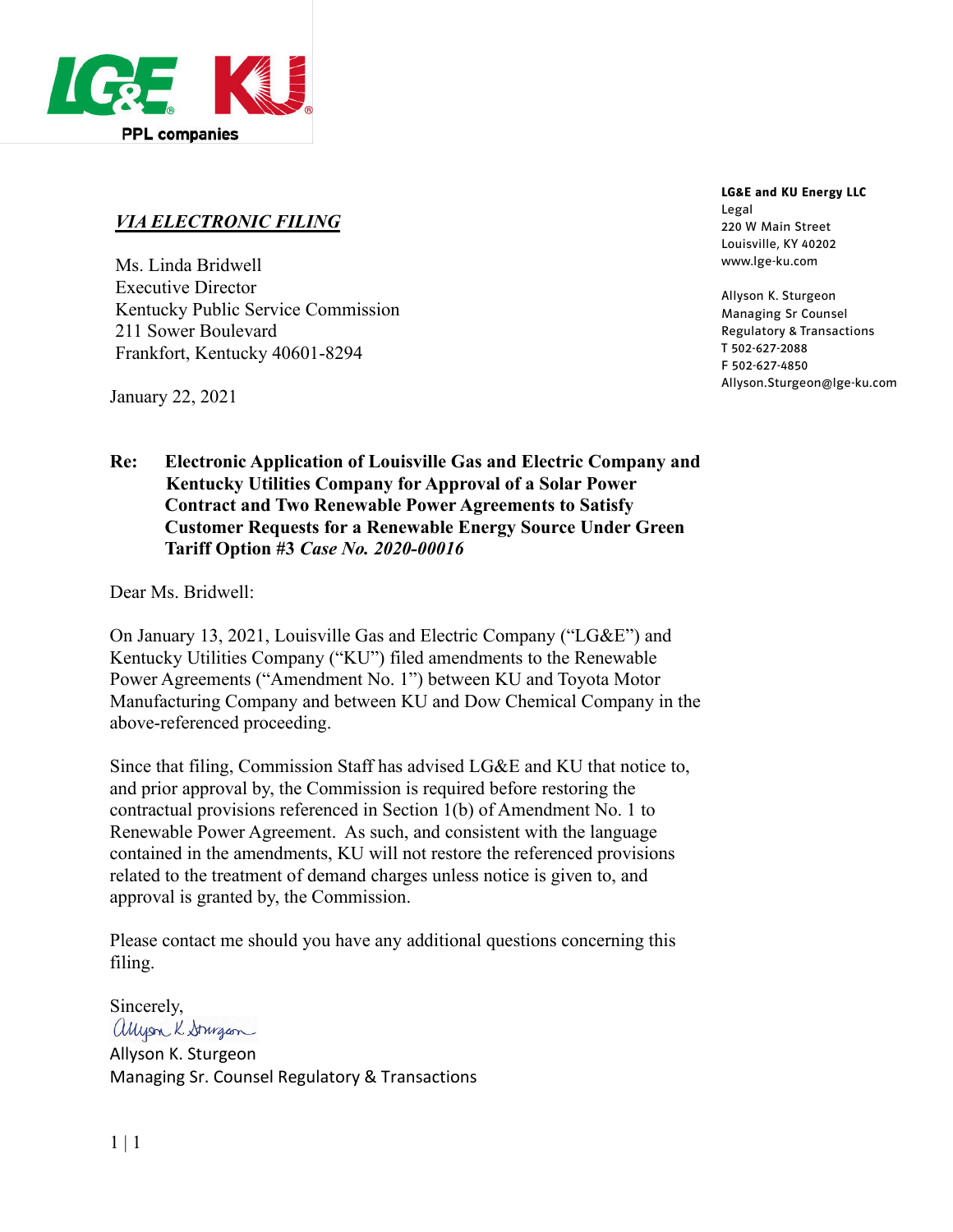## **Hinton, Daniel E (PSC)**

**From:** Hinton, Daniel E (PSC) **Sent:** Wednesday, January 20, 2021 10:18 AM **To:** Hornung, Mike **Subject:** RE: KU Contract Filings 10 and 11

Mr. Hornung,

There is some additional language that the Commission would like to be added to the contract amendment. Please see below. Revisions are underlined and highlighted.

Section 2.18 ‐ Pursuant to an order entered by the Commission on May 8, 2020, this Agreement has been amended to remove certain provisions described below in this Section 2.18. However, the Parties desire that, in the event a subsequent order of the Commission or a change in the laws of the Commonwealth of Kentucky makes such provisions permissible as previously written, such provisions be restored upon statutory notice to the Commission and receiving the Commission's acceptance or approval. Accordingly, in the event such provisions as previously written do so become permissible and Customer thereafter requests application of such provisions by written notice to Company, those provisions shall, effective as of the start of the billing cycle following such notice and Commission acceptance or approval, be treated as part of this Agreement and inserted in Section 2.7 as replacements for paragraphs (e) and (f) of such Section, with those provisions reading in their entirety as follows:

If KU is agreeable with these changes, please let me know. Also let me know how long it will take for KU to make these changes. I assume the best way to incorporate them would be to file an Amendment No. 2 to the contract, but if KU believes there is another way, please advise. As these are revisions requested by the Commission, I believe we could process them in the current filings if we get the revisions in a timely manner.

If you have any questions, please let me know.

Thanks.

Daniel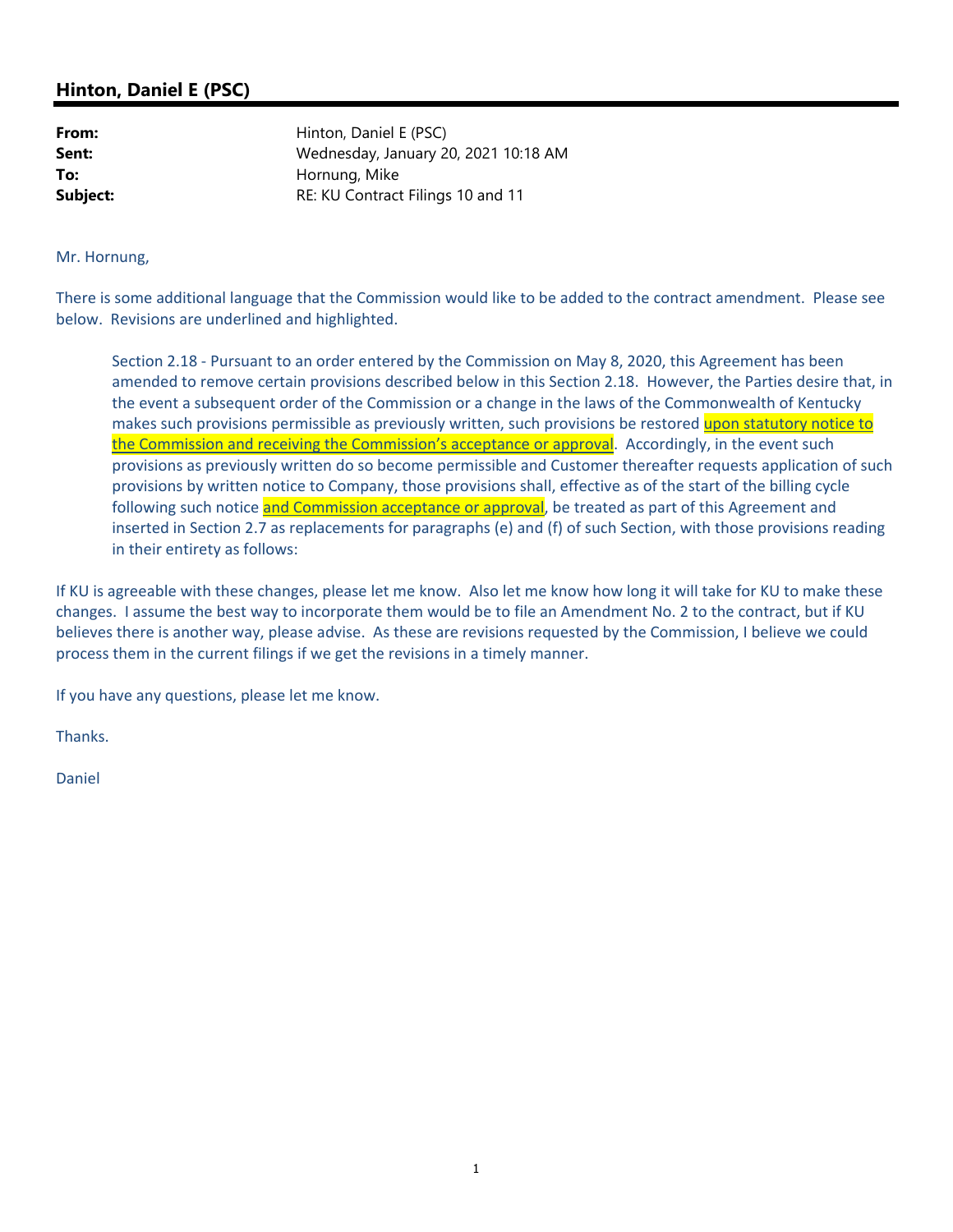## **Hinton, Daniel E (PSC)**

**From:** Hornung, Mike <  $\rightarrow$ **Sent:** Monday, January 18, 2021 12:46 PM **To:** Hinton, Daniel E (PSC) **Subject:** RE: KU Contract Filings 10 and 11

Daniel,

Please see our responses below:

Thanks Michael

**From:** Hinton, Daniel E (PSC) < > **Sent:** Friday, January 15, 2021 10:50 AM **To:** Hornung, Mike <Mike.Hornung@lge‐ku.com> **Subject:** KU Contract Filings 10 and 11

EXTERNAL email. STOP and THINK before responding, clicking on links, or opening attachments.

Mr. Hornung,

Staff has the following questions regarding KU's contract amendment filings.

Toyota (10) –

1. Explain the change in the current Section 2.7(f), Base Demand Charges and the amendment Section 2.18 language related to Demand Charges.

*In accordance with the Commission's May 2020 order, the provisions for Peak and Intermediate Demand offsets originally contained in Section 2.7(e) are removed by the amendment. Therefore, the customer is responsible for all demand charges under their current KU tariff. Section 2.7(f) was originally included to differentiate the treatment of offsets for Base demand - the customer would receive no demand offset for Base Demand. However, Section 2.7(f) is also removed by the amendment because it is no longer necessary since the removal of Section 2.7(e) by the amendment results in customer being responsible for all demand charges, including Base, Intermediate, and Peak demand charges in their current KU tariff, without regard to the renewable power received under the RPA. The Section 2.18 language allows for the possibility that a future order of the Commission or future change in the* laws of the Commonwealth might make permissible the provisions removed by the *amendment. In such event, the provisions removed by the amendment would be reinserted if requested by the customer.* 

2. Explain whether the proposed Section 2.18 contains information for which KU seeks confidential protection, as requested on January 23, 2020 and granted on May 8, 2020 in Case No. 2020-00016.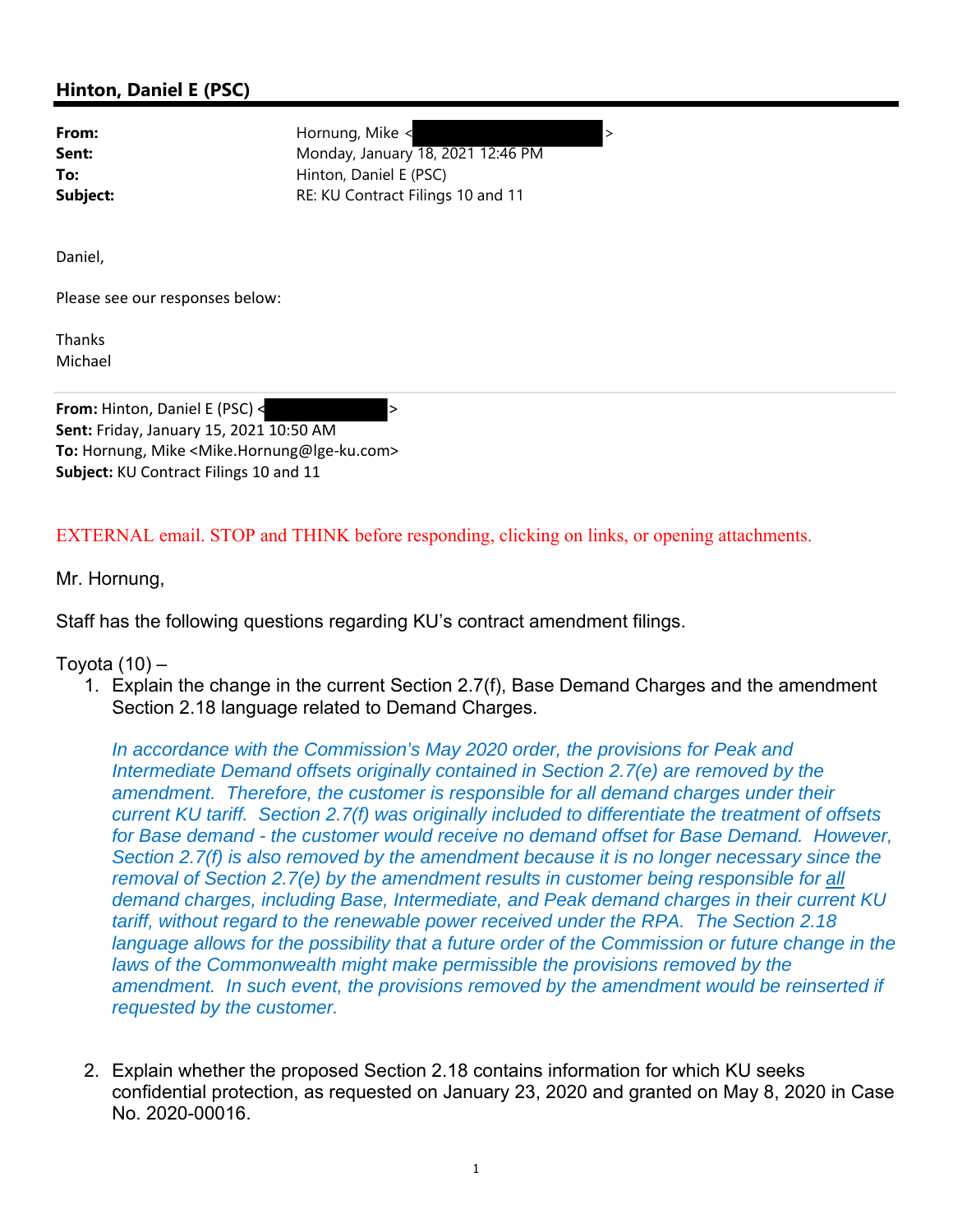*KU is not seeking confidential protection for information contained in Section 2.18 of the amended RPA.* 

Dow  $(11) -$ 

1. Explain whether the proposed Section 2.18 contains information for which KU seeks confidential protection, as requested on January 23, 2020 and granted on May 8, 2020 in Case No. 2020-00016.

*KU is not seeking confidential protection for information contained in Section 2.18 of the amended RPA.*

Responses can be emailed to me at this address.

If you have any questions, please let me know.

Thanks.

Daniel

----------------------------------------- The information contained in this transmission is intended only for the person or entity to which it is directly addressed or copied. It may contain material of confidential and/or private nature. Any review, retransmission, dissemination or other use of, or taking of any action in reliance upon, this information by persons or entities other than the intended recipient is not allowed. If you received this message and the information contained therein by error, please contact the sender and delete the material from your/any storage medium.